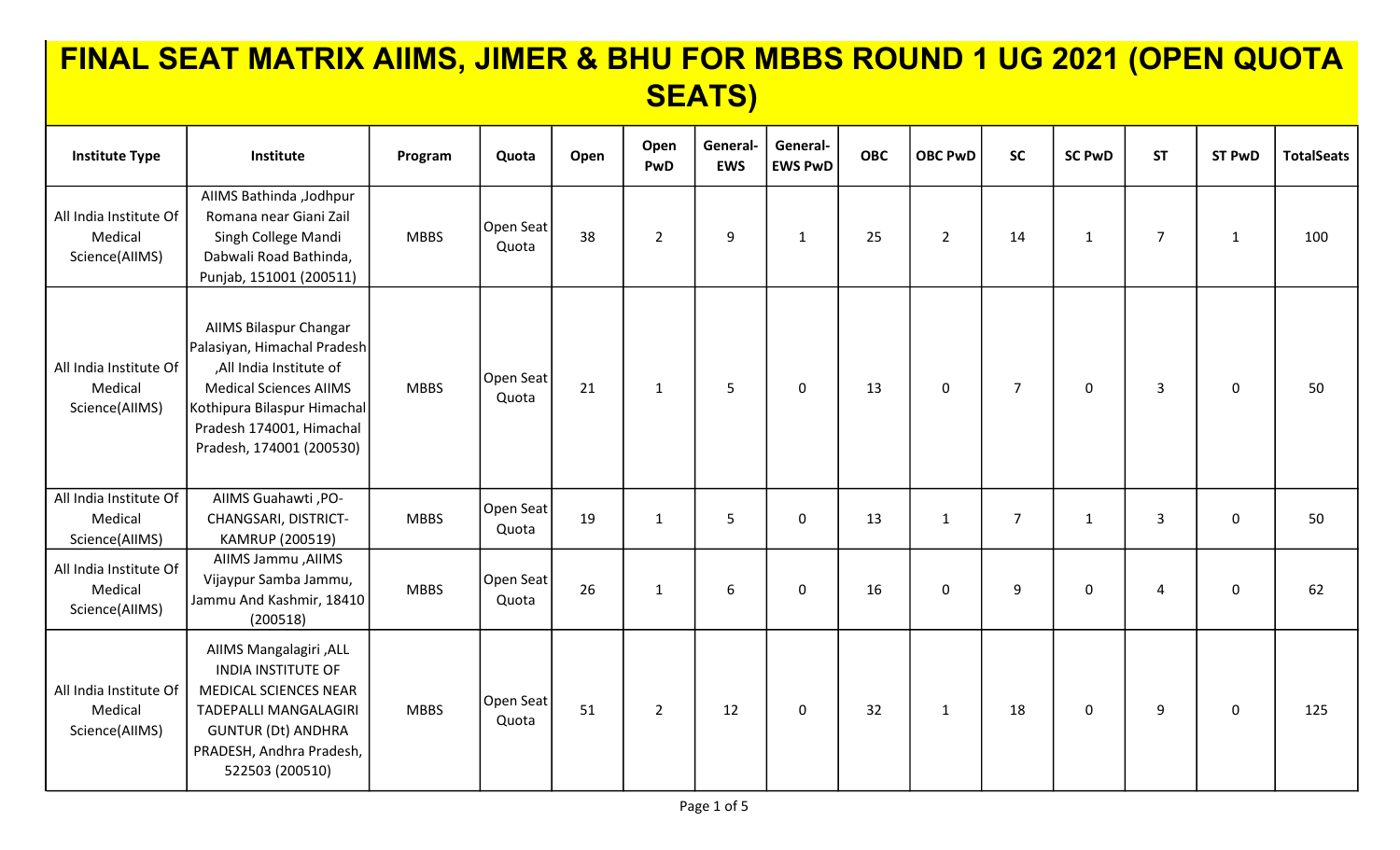| <b>Institute Type</b>                               | Institute                                                                                                                                                  | Program     | Quota              | Open | Open<br>PwD    | General-<br><b>EWS</b> | General-<br><b>EWS PwD</b> | <b>OBC</b> | <b>OBC PwD</b> | <b>SC</b> | <b>SC PwD</b> | <b>ST</b>      | <b>ST PwD</b> | <b>TotalSeats</b> |
|-----------------------------------------------------|------------------------------------------------------------------------------------------------------------------------------------------------------------|-------------|--------------------|------|----------------|------------------------|----------------------------|------------|----------------|-----------|---------------|----------------|---------------|-------------------|
| All India Institute Of<br>Medical<br>Science(AllMS) | AllMS Rajkot , Temporary<br>Campus AIIMS Rajkot<br>Opposite PMSSY building<br>PDU MEdical college<br>campus Civil hospital Ra,<br>Gujarat, 360001 (200520) | <b>MBBS</b> | Open Seat<br>Quota | 18   | $\mathbf{1}$   | 4                      | 1                          | 13         | $\mathbf{1}$   | 8         | $\mathbf 0$   | 4              | $\mathbf 0$   | 50                |
| All India Institute Of<br>Medical<br>Science(AllMS) | AIIMS, Bhubaneswar, AT -<br>Sijua, POST - DUMUDUMA,<br>BHUBANESWAR-751019<br>(200504)                                                                      | <b>MBBS</b> | Open Seat<br>Quota | 48   | 3              | 12                     | $\mathbf 0$                | 31         | $\overline{2}$ | 18        | $\mathbf{1}$  | 9              | $\mathbf{1}$  | 125               |
| All India Institute Of<br>Medical<br>Science(AllMS) | AIIMS, Bibi Nagar,<br>Hyderabad , AIIMS Bibinagar<br>(Hyderabad Metropolitan<br>Region)Telangana508126,<br>Telangana, 508126<br>(200517)                   | <b>MBBS</b> | Open Seat<br>Quota | 39   | $\overline{2}$ | 9                      | $\mathbf{1}$               | 24         | $\overline{2}$ | 14        | $\mathbf{1}$  | $\overline{7}$ | $\mathbf{1}$  | 100               |
| All India Institute Of<br>Medical<br>Science(AllMS) | AIIMS, Deogarh<br>, PANCHAYAT TRAINING<br><b>INSTITUTE DABURGRAM</b><br><b>JASIDIH DEOGHAR</b><br>JHARKHAND-814142 (AIIMS<br>TEMPORARY CAMPUS)<br>(200512) | <b>MBBS</b> | Open Seat<br>Quota | 39   | $\overline{2}$ | 9                      | 0                          | 25         | $\overline{2}$ | 14        | $\mathbf{1}$  | 8              | $\mathbf 0$   | 100               |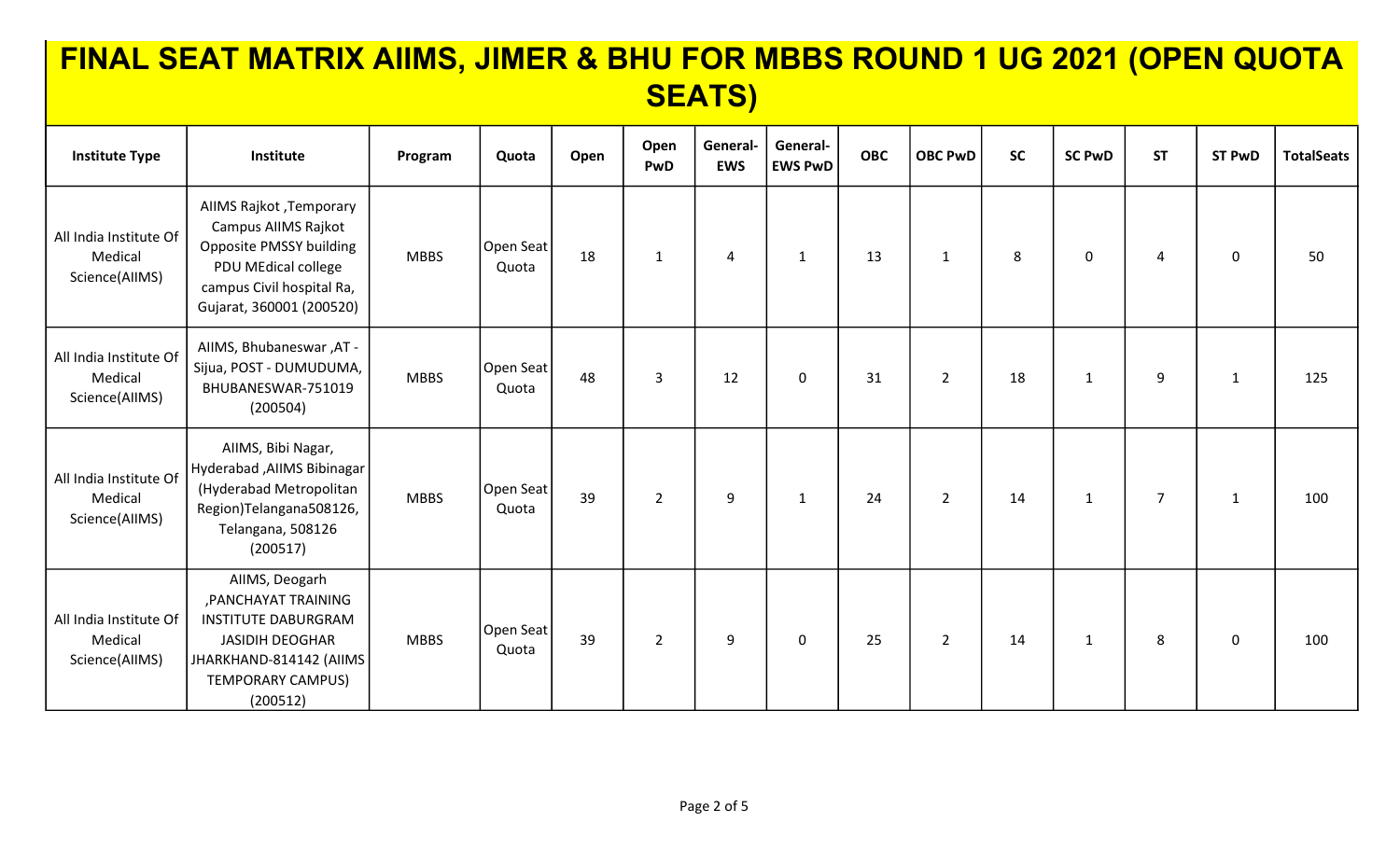| <b>Institute Type</b>                               | Institute                                                                                                                          | Program     | Quota                      | Open           | Open<br>PwD    | General-<br><b>EWS</b> | General-<br><b>EWS PwD</b> | <b>OBC</b>  | <b>OBC PwD</b> | <b>SC</b>      | <b>SC PwD</b> | <b>ST</b>   | <b>ST PwD</b> | <b>TotalSeats</b> |
|-----------------------------------------------------|------------------------------------------------------------------------------------------------------------------------------------|-------------|----------------------------|----------------|----------------|------------------------|----------------------------|-------------|----------------|----------------|---------------|-------------|---------------|-------------------|
| All India Institute Of<br>Medical<br>Science(AlIMS) | AIIMS, Gorakhpur , AIIMS<br>Gorakhpur, Medical College<br>Building, Kunraghat,<br>Gorakhpur (200513)                               | <b>MBBS</b> | Open Seat<br>Quota         | 49             | $\overline{2}$ | 13                     | $\mathbf 0$                | 33          | $\mathbf{1}$   | 17             | $\mathbf{1}$  | 9           | $\mathbf 0$   | 125               |
| All India Institute Of<br>Medical<br>Science(AllMS) | AIIMS, Jodhpur , BASNI<br>PHASE - II, JODHPUR-<br>342005 (200505)                                                                  | <b>MBBS</b> | Open Seat<br>Quota         | 48             | 3              | 12                     | $\mathbf 0$                | 33          | $\mathbf{1}$   | 18             | $\mathbf{1}$  | 9           | $\mathbf 0$   | 125               |
| All India Institute Of<br>Medical<br>Science(AllMS) | AIIMS, Kalyani, NH-34<br>Connector, Basantapur,<br>Saguna, Kalyani, 741245,<br>West Bengal, India, West<br>Bengal, 741245 (200514) | <b>MBBS</b> | Open Seat<br>Quota         | 48             | $\overline{2}$ | 11                     | $\mathbf{1}$               | 33          | 1              | 18             | $\mathbf{1}$  | 9           | $\mathbf{1}$  | 125               |
| All India Institute Of<br>Medical<br>Science(AllMS) | AllMS, Madurai , AllMS<br>MADURAI, Tamil Nadu,<br>625008 (200580)                                                                  | <b>MBBS</b> | Open Seat<br>Quota         | 18             | 1              | 5                      | 0                          | 13          | $\mathbf{1}$   | $\overline{7}$ | $\mathbf{1}$  | 4           | $\mathbf 0$   | 50                |
| All India Institute Of<br>Medical<br>Science(AlIMS) | AIIMS, Nagpur, PLOT NO 2<br><b>SECTOR 20 MIHAN</b><br>NAGPUR, Maharashtra,<br>441108 (200509)                                      | <b>MBBS</b> | Open Seat<br>Quota         | 48             | 3              | 12                     | $\mathbf{1}$               | 32          | $\overline{2}$ | 17             | $\mathbf{1}$  | 9           | $\mathbf 0$   | 125               |
| All India Institute Of<br>Medical<br>Science(AlIMS) | AIIMS, New Delhi , AIIMS<br><b>ANSARI NAGAR EAST</b><br><b>AUROBINDO MARG NEW</b><br>DELHI 110029, Delhi (NCT),<br>110029 (200502) | <b>MBBS</b> | Non-<br>Resident<br>Indian | $\overline{7}$ | 0              | $\mathbf{0}$           | $\mathbf 0$                | $\mathbf 0$ | $\mathbf 0$    | $\mathbf 0$    | $\mathbf 0$   | $\mathbf 0$ | $\mathbf 0$   | $\overline{7}$    |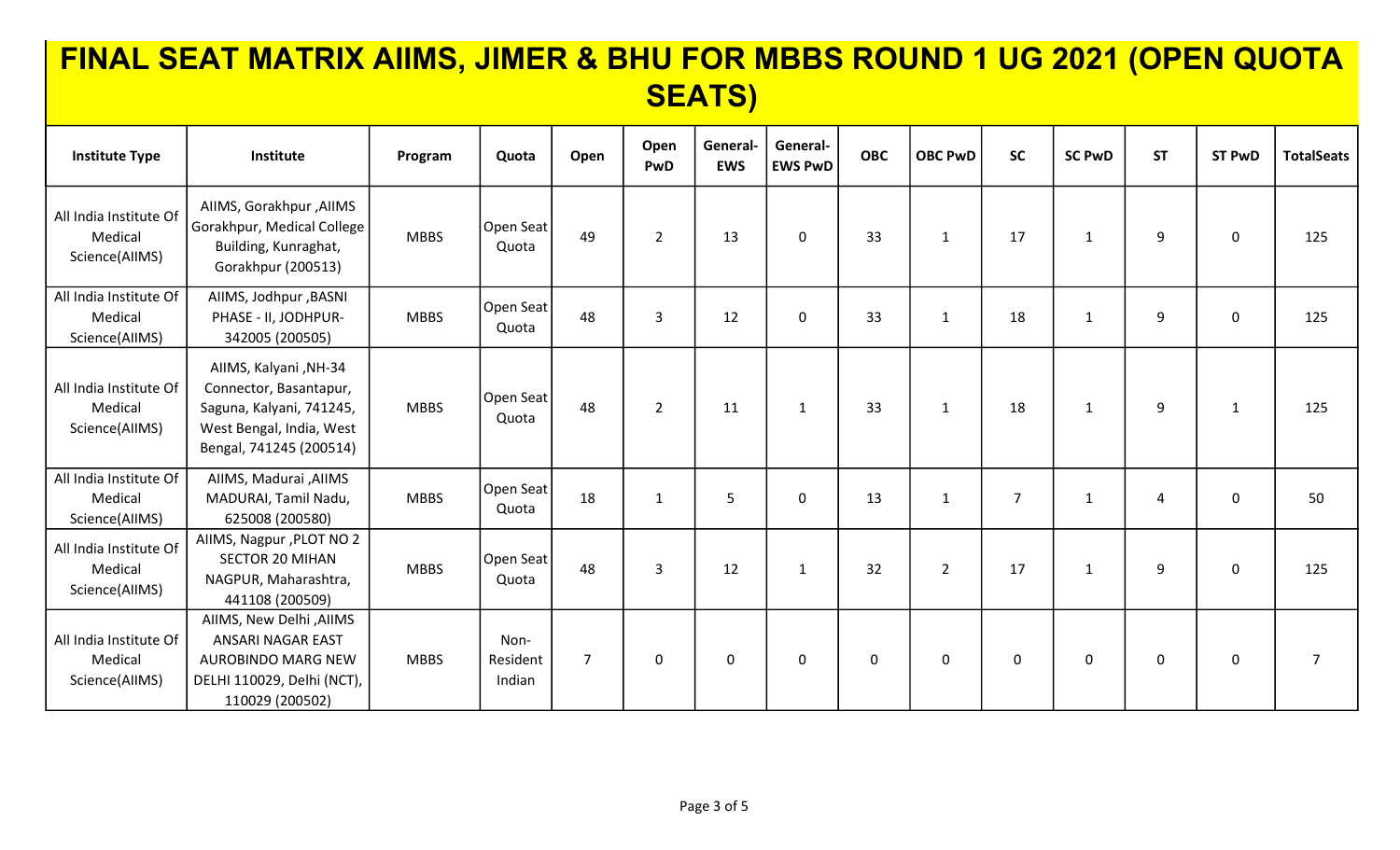| <b>Institute Type</b>                               | Institute                                                                                                                     | Program     | Quota              | Open | Open<br>PwD    | General-<br><b>EWS</b> | General-<br><b>EWS PwD</b> | <b>OBC</b> | <b>OBC PwD</b> | <b>SC</b> | <b>SC PwD</b> | <b>ST</b>      | <b>ST PwD</b> | <b>TotalSeats</b> |
|-----------------------------------------------------|-------------------------------------------------------------------------------------------------------------------------------|-------------|--------------------|------|----------------|------------------------|----------------------------|------------|----------------|-----------|---------------|----------------|---------------|-------------------|
| All India Institute Of<br>Medical<br>Science(AllMS) | AllMS, New Delhi, AllMS<br>ANSARI NAGAR EAST<br><b>AUROBINDO MARG NEW</b><br>DELHI 110029, Delhi (NCT),<br>110029 (200502)    | <b>MBBS</b> | Open Seat<br>Quota | 46   | 3              | 13                     | $\mathbf 0$                | 32         | $2^{\circ}$    | 18        | $\mathbf{1}$  | 9              | $\mathbf{1}$  | 125               |
| All India Institute Of<br>Medical<br>Science(AllMS) | AIIMS, Patna, Phulwari<br>Sharif, Patna, Bihar, 801507<br>(200508)                                                            | <b>MBBS</b> | Open Seat<br>Quota | 46   | 3              | 12                     | $\mathbf{1}$               | 32         | $\overline{2}$ | 18        | $\mathbf{1}$  | 9              | $\mathbf{1}$  | 125               |
| All India Institute Of<br>Medical<br>Science(AllMS) | AIIMS, Rai Bareli, All India<br>Institute of Medical<br>Sciences Raebareli (200516)                                           | <b>MBBS</b> | Open Seat<br>Quota | 39   | $\overline{2}$ | 9                      | $\mathbf{1}$               | 25         | $\overline{2}$ | 15        | $\mathbf 0$   | $\overline{7}$ | $\mathbf 0$   | 100               |
| All India Institute Of<br>Medical<br>Science(AlIMS) | AIIMS, Raipur, Tatibandh, G<br>E Road, Raipur Chhattisgarh,<br>Pin - 492099 (200506)                                          | <b>MBBS</b> | Open Seat<br>Quota | 51   | $\overline{2}$ | 11                     | $\mathbf{1}$               | 32         | $\mathbf{1}$   | 17        | $\mathbf{1}$  | 9              | $\mathbf 0$   | 125               |
| All India Institute Of<br>Medical<br>Science(AlIMS) | AIIMS, Rishikesh , ALL INDIA<br><b>INSTITUTE OF MEDICAL</b><br><b>SCIENCES, RISHIKESH</b><br>Uttarakhand - 249203<br>(200507) | <b>MBBS</b> | Open Seat<br>Quota | 47   | 3              | 12                     | $\mathbf{1}$               | 32         | $\overline{2}$ | 18        | $\mathbf{1}$  | 9              | $\mathbf 0$   | 125               |
| All India Institute Of<br>Medical<br>Science(AllMS) | AIIMS-Bhopal, , SAKET<br>NAGAR BHOPAL, Madhya<br>Pradesh, 462020 (200503)                                                     | <b>MBBS</b> | Open Seat<br>Quota | 48   | $\overline{2}$ | 12                     | $\mathbf{1}$               | 33         | $\mathbf{1}$   | 18        | $\mathbf{1}$  | 8              | $\mathbf{1}$  | 125               |
| <b>Central University</b>                           | INST.OF MED.SCIENCES,<br>BHU, VARANASI, Institute of<br>Medical Sciences, Banaras<br>Hindu University (200405)                | <b>MBBS</b> | Open Seat<br>Quota | 38   | $\overline{2}$ | 10                     | $\mathbf 0$                | 26         | $\mathbf{1}$   | 14        | $\mathbf{1}$  | $\overline{7}$ | $\mathbf{1}$  | 100               |